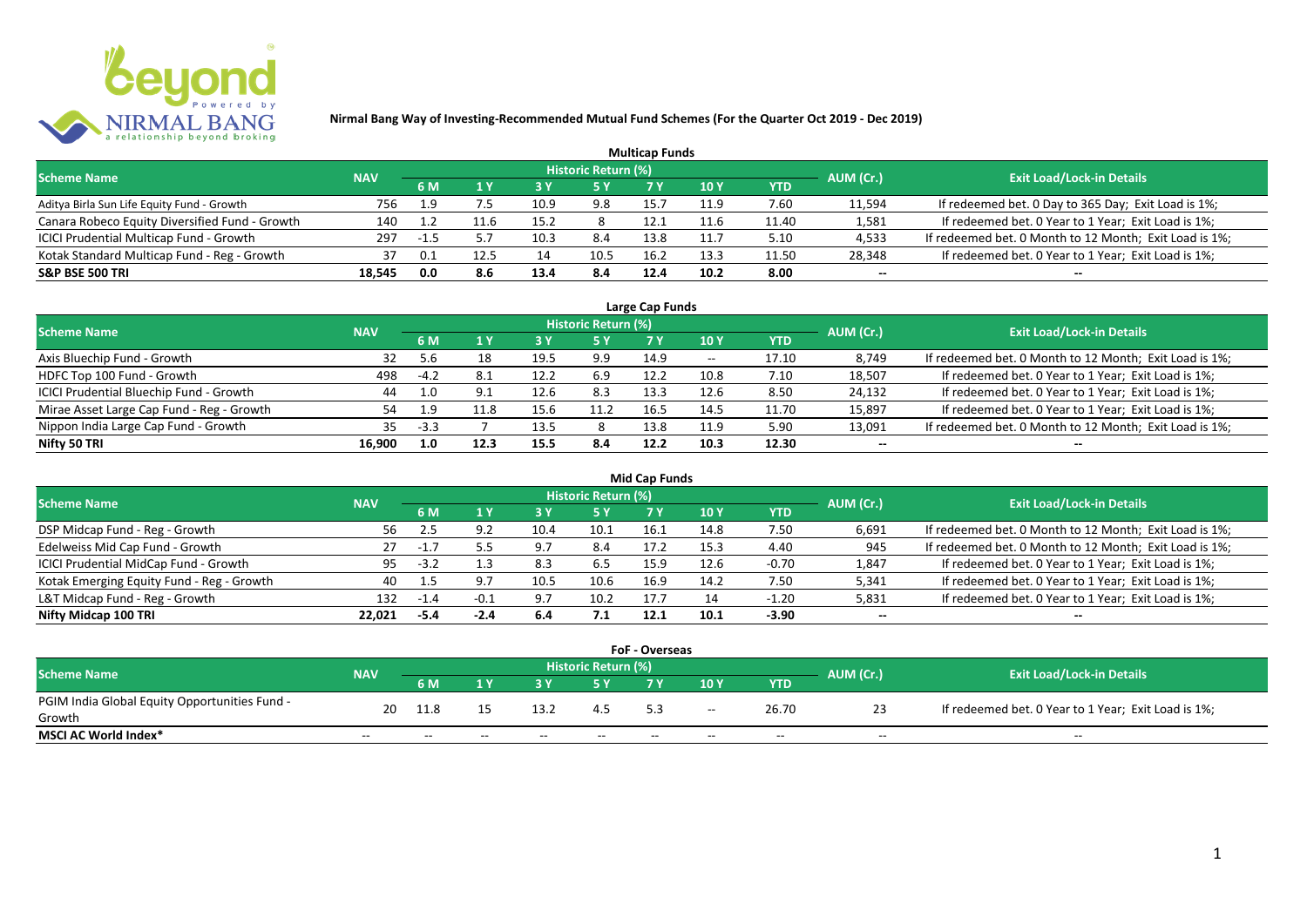

| Large & Midcap                                   |            |        |     |      |                     |      |      |       |           |                                                     |  |  |
|--------------------------------------------------|------------|--------|-----|------|---------------------|------|------|-------|-----------|-----------------------------------------------------|--|--|
| <b>Scheme Name</b>                               | <b>NAV</b> |        |     |      | Historic Return (%) |      |      |       | AUM (Cr.) | <b>Exit Load/Lock-in Details</b>                    |  |  |
|                                                  |            |        |     |      | 5 Y                 |      | 10Y  | YTD   |           |                                                     |  |  |
| Canara Robeco Emerging Equities - Growth         | 96         | $-0.5$ |     |      | 11.5                | 19.  | 18.5 | 7.40  | 5,235     | If redeemed bet. 0 Year to 1 Year; Exit Load is 1%; |  |  |
| Invesco India Growth Opportunities Fund - Growth | 36         | 3.9    |     | 15.6 | 10.1                | 14.9 | 12.5 | 10.10 | 1,991     | If redeemed bet. 0 Year to 1 Year; Exit Load is 1%; |  |  |
| Principal Emerging Bluechip Fund - Growth        | 107        | 0.7    | 5.8 |      | 10.5                | 18.2 | 14.6 | 5.40  | 2,261     | If redeemed bet. 0 Year to 1 Year; Exit Load is 1%; |  |  |
| NIFTY Large Midcap 250 TRI                       | 4.352      | -0.8   |     | 12.7 | 9.2                 | 13.8 | 11.3 | 5.10  | $- -$     | $- -$                                               |  |  |

| <b>Focused Funds</b>             |        |      |      |      |                            |      |            |       |           |                                                        |  |  |
|----------------------------------|--------|------|------|------|----------------------------|------|------------|-------|-----------|--------------------------------------------------------|--|--|
| <b>Scheme Name</b>               |        |      |      |      | <b>Historic Return (%)</b> |      |            |       | AUM (Cr.) |                                                        |  |  |
| <b>NAV</b>                       |        | 6 M  |      |      | 5 Y                        |      | <b>10Y</b> | YTD   |           | <b>Exit Load/Lock-in Details</b>                       |  |  |
| Axis Focused 25 Fund - Growth    | 30     | -4.9 | 14.  | 18.  | 12.1                       | 15.2 | $- -$      | 13.10 | 8,800     | If redeemed bet. 0 Month to 12 Month; Exit Load is 1%; |  |  |
| SBI Focused Equity Fund - Growth | 153    | 4.0  | 18.4 |      |                            |      |            | 15.60 | 6,125     | If redeemed bet. 0 Year to 1 Year; Exit Load is 1%;    |  |  |
| <b>S&amp;P BSE 500 TRI</b>       | 18.545 | 0.0  | 8.6  | 13.4 | 8.4                        | 12.4 | 10.2       | 8.00  | $- -$     | $- -$                                                  |  |  |

| <b>Small Cap Funds</b>                         |            |         |        |                     |      |       |            |            |           |                                                     |  |  |
|------------------------------------------------|------------|---------|--------|---------------------|------|-------|------------|------------|-----------|-----------------------------------------------------|--|--|
| <b>Scheme Name</b>                             | <b>NAV</b> |         |        | Historic Return (%) |      |       |            |            | AUM (Cr.) | <b>Exit Load/Lock-in Details</b>                    |  |  |
|                                                |            | 6 M     | 1 Y    | <b>3Y</b>           | 5 Y  | 7 Y   | <b>10Y</b> | <b>YTD</b> |           |                                                     |  |  |
| Franklin India Smaller Companies Fund - Growth | 49         | $-10.9$ |        | 3.2                 | 6.2  | 16.8  | 14.7       | $-6.60$    | 7,031     | If redeemed bet. 0 Year to 1 Year; Exit Load is 1%; |  |  |
| HDFC Small Cap Fund - Growth                   | 38         | $-12.5$ | $-8.8$ | 9.4                 | 8.4  | 13.8  | 11.6       | -9.80      | 9,137     | If redeemed bet. 0 Year to 1 Year; Exit Load is 1%; |  |  |
| L&T Emerging Businesses Fund - Reg - Growth    | 23         | $-6.9$  | $-7.4$ | 9.1                 | 10.2 | $- -$ | $- -$      | $-8.80$    | 6,112     | If redeemed bet. 0 Year to 1 Year; Exit Load is 1%; |  |  |
| SBI Small Cap Fund - Growth                    | 54         |         | 8.9    | 14.5                | 14.9 | 23.1  | 17.9       | 7.20       | 2,915     | If redeemed bet. 0 Year to 1 Year; Exit Load is 1%; |  |  |
| Nifty Smallcap 100 TRI                         | 7.054      | $-11.6$ | -7.4   | 0.9                 | 2.5  | 7.8   | 6.8        | $-10.00$   | $- -$     | $- -$                                               |  |  |

| ELSS Schemes (Tax Saving u/s 80-C) |  |  |
|------------------------------------|--|--|
|------------------------------------|--|--|

| <b>Scheme Name</b>                            | <b>NAV</b> |        |      | <b>Historic Return (%)</b> |           |                |                          |            | AUM (Cr.) | <b>Exit Load/Lock-in Details</b> |
|-----------------------------------------------|------------|--------|------|----------------------------|-----------|----------------|--------------------------|------------|-----------|----------------------------------|
|                                               |            | 6 M    | 1 V  |                            | <b>5Y</b> | 7 <sub>Y</sub> | 10Y                      | <b>YTD</b> |           |                                  |
| Aditya Birla Sun Life Tax Relief 96 - Growth  |            |        |      | 13.1                       |           | 15.8           |                          | 4.70       | 9,814     | Nil                              |
| Axis Long Term Equity Fund - Growth           | 48         | 3.8    | 13.7 | 16.3                       |           | 18.4           | $\overline{\phantom{m}}$ | 12.60      | 21.492    | Nil                              |
| IDFC Tax Advantage (ELSS) Fund - Reg - Growth | 55         | $-5.3$ |      | 12.1                       | 8.4       | 13.7           | 12.5                     | 1.50       | 2,053     | Nil                              |
| Invesco India Tax Plan - Growth               | 53.        |        | 8.6  | 13.3                       | 9.5       |                | 13.7                     | 8.40       | 962       | Nil                              |
| Mirae Asset Tax Saver Fund - Reg - Growth     | 19         |        | 13.7 | 17.8                       | $ -$      | $-$            | $\overline{\phantom{m}}$ | 13.10      | 2,671     | Nil                              |
| <b>S&amp;P BSE 200 TRI</b>                    | 6.025      | 0.9    | 10   | 14.2                       | 8.8       | 12.7           | 10.4                     | 9.40       | $- -$     | $- -$                            |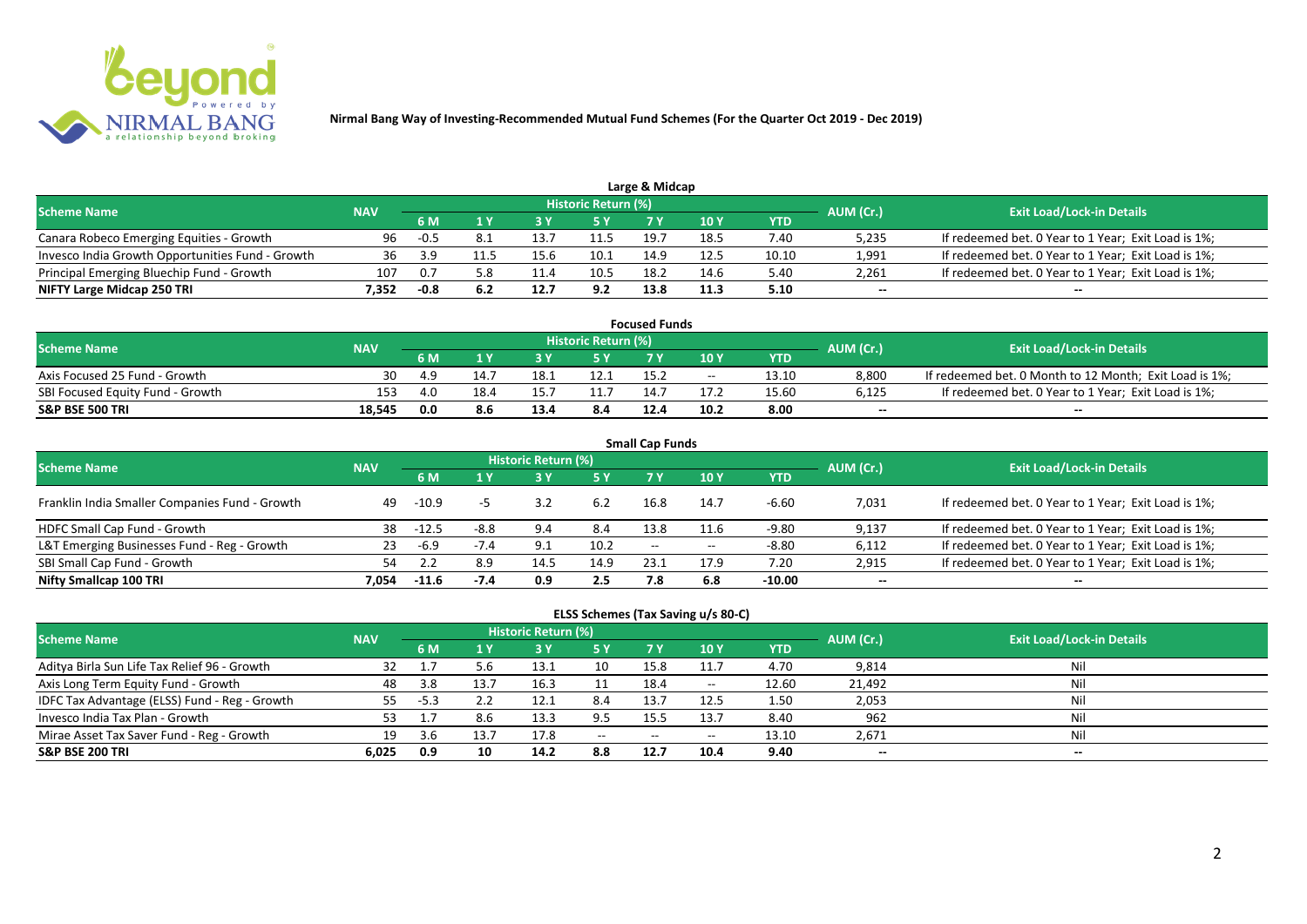

| <b>Contra/Value Fund</b>                  |            |        |     |                     |      |      |      |      |           |                                                     |  |  |
|-------------------------------------------|------------|--------|-----|---------------------|------|------|------|------|-----------|-----------------------------------------------------|--|--|
| <b>Scheme Name</b>                        | <b>NAV</b> |        |     | Historic Return (%) |      |      |      |      | AUM (Cr.) | <b>Exit Load/Lock-in Details</b>                    |  |  |
|                                           |            | 6 M    | 1 Y |                     | 5 Y  | 7 Y  | 10Y  | YTD  |           |                                                     |  |  |
| Kotak India EQ Contra Fund - Reg - Growth | 55         | 0.9    | 9.2 | 14.9                | 8.8  | 13.1 | 10.7 | 9.20 | 875       | If redeemed bet. 0 Year to 1 Year; Exit Load is 1%; |  |  |
| Invesco India Contra Fund - Growth        | 49         | $-0.8$ | 5.8 | 14.1                | 10.1 | 16.2 |      | 5.10 | 4,486     | If redeemed bet. 0 Year to 1 Year; Exit Load is 1%; |  |  |
| UTI Value Opportunities Fund - Growth     | 64         |        |     | 11.7                | 5.2  | 10.3 | 10.4 | 8.90 | 4,461     | If redeemed bet. 0 Year to 1 Year; Exit Load is 1%; |  |  |
| Nippon India Value Fund - Growth          | 74         | $-2.9$ |     | 11.6                | 7.3  |      | 10.5 | 4.40 | 3,152     | If redeemed bet. 0 Year to 1 Year; Exit Load is 1%; |  |  |
| <b>S&amp;P BSE 500 TRI</b>                | 18.545     | 0.0    | 8.6 | 13.4                | 8.4  | 12.4 | 10.2 | 8.00 | --        | $-$                                                 |  |  |

|                                                        |            |        |        |                     |       | Sector/Thematic |               |            |           |                                                        |
|--------------------------------------------------------|------------|--------|--------|---------------------|-------|-----------------|---------------|------------|-----------|--------------------------------------------------------|
| <b>Scheme Name</b>                                     | <b>NAV</b> |        |        | Historic Return (%) |       |                 |               |            | AUM (Cr.) | <b>Exit Load/Lock-in Details</b>                       |
|                                                        |            | 6 M    | 1 Y    | 73 Y                | 5 Y   | 7 Y             | <b>10Y</b>    | <b>YTD</b> |           |                                                        |
| Canara Robeco Consumer Trends Fund - Reg -             | 42         |        |        | 17.2                | 11.2  | 14.8            | 14.7          |            | 373       |                                                        |
| Growth                                                 |            | 5.6    | 13.6   |                     |       |                 |               | 12.10      |           | If redeemed bet. 0 Year to 1 Year; Exit Load is 1%;    |
| Mirae Asset Great Consumer Fund - Growth               | 37         | -6.7   | 11.9   | 18.2                | 12    | 16.1            | $\sim$ $\sim$ | 8.90       | 931       | If redeemed bet. 0 Year to 1 Year; Exit Load is 1%;    |
| <b>ICICI Prudential Technology Fund - Growth</b>       | 57         | $-2.3$ | $-1.4$ | 14.3                | 6.5   | 16.5            | 15.9          | 0.40       | 422       | If redeemed bet. 0 Day to 15 Day; Exit Load is 1%;     |
| Nippon India Pharma Fund - Growth                      | 152        | 6.0    | $-0.4$ | 2.3                 | 3.7   | 12.1            | 13.6          | 1.80       | 2,430     | If redeemed bet. 0 Year to 1 Year; Exit Load is 1%;    |
| BNP Paribas India Consumption Fund - Reg - Growth      | 13         | 7.0    | 19.7   | $- -$               | $- -$ | $- -$           | $- -$         | 16.40      | 441       | If redeemed bet. 0 Month to 12 Month; Exit Load is 1%; |
| ICICI Prudential Banking and Financial Services Fund - | 70         | 0.2    | 18.5   | 17.3                | 13.6  | 17.8            | 16.6          |            |           |                                                        |
| Retail - Growth                                        |            |        |        |                     |       |                 |               | 14.50      | 3,445     | If redeemed bet. 0 Day to 15 Day; Exit Load is 1%;     |
| <b>S&amp;P BSE 500 TRI</b>                             | 18.545     | 0.0    | 8.6    | 13.4                | 8.4   | 12.4            | 10.2          | 8.00       | $- -$     | $- -$                                                  |

| <b>Dynamic Asset Allocation Funds</b>                      |            |     |      |                            |           |      |            |            |           |                                                          |  |  |
|------------------------------------------------------------|------------|-----|------|----------------------------|-----------|------|------------|------------|-----------|----------------------------------------------------------|--|--|
| <b>Scheme Name</b>                                         | <b>NAV</b> |     |      | <b>Historic Return (%)</b> |           |      |            |            | AUM (Cr.) | <b>Exit Load/Lock-in Details</b>                         |  |  |
|                                                            |            | 6 M |      | <b>3 Y</b>                 | <b>5Y</b> | 7 Y  | <b>10Y</b> | <b>YTD</b> |           |                                                          |  |  |
| ICICI Prudential Balanced Advantage Fund - Reg -<br>Growth | 38         | 4.3 |      | 10.1                       | 8.9       | 12.1 | 12.1       | 9.90       | 28,287    | If redeemed bet. 0 Year to 1 Year; Exit Load is 1%;      |  |  |
| Invesco India Dynamic Equity Fund - Growth                 | 30         |     | 9.3  |                            | 7.5       | 11.9 | 10.1       | 9.30       | 924       | If redeemed bet. 0 Month to 3 Month; Exit Load is 0.25%; |  |  |
| Nippon India Balanced Advantage Fund - Growth              | 94         |     | 8.3  |                            |           | 11.4 | 10.6       | 7.60       | 2,495     | If redeemed bet. 0 Month to 12 Month; Exit Load is 1%;   |  |  |
| SBI Dynamic Asset Allocation Fund - Reg - Growth           | 14         | 2.6 | 4.9  | 10.5                       | $- -$     | $-$  |            | 5.20       | 683       | If redeemed bet. 0 Month to 12 Month; Exit Load is 1%;   |  |  |
| NIFTY 50 Hybrid Composite Debt 65:35 Index                 | 10,498     | 2.8 | 12.5 | 12.6                       | 8.6       | 11.1 | 9.8        | 12.00      | $- -$     | $- -$                                                    |  |  |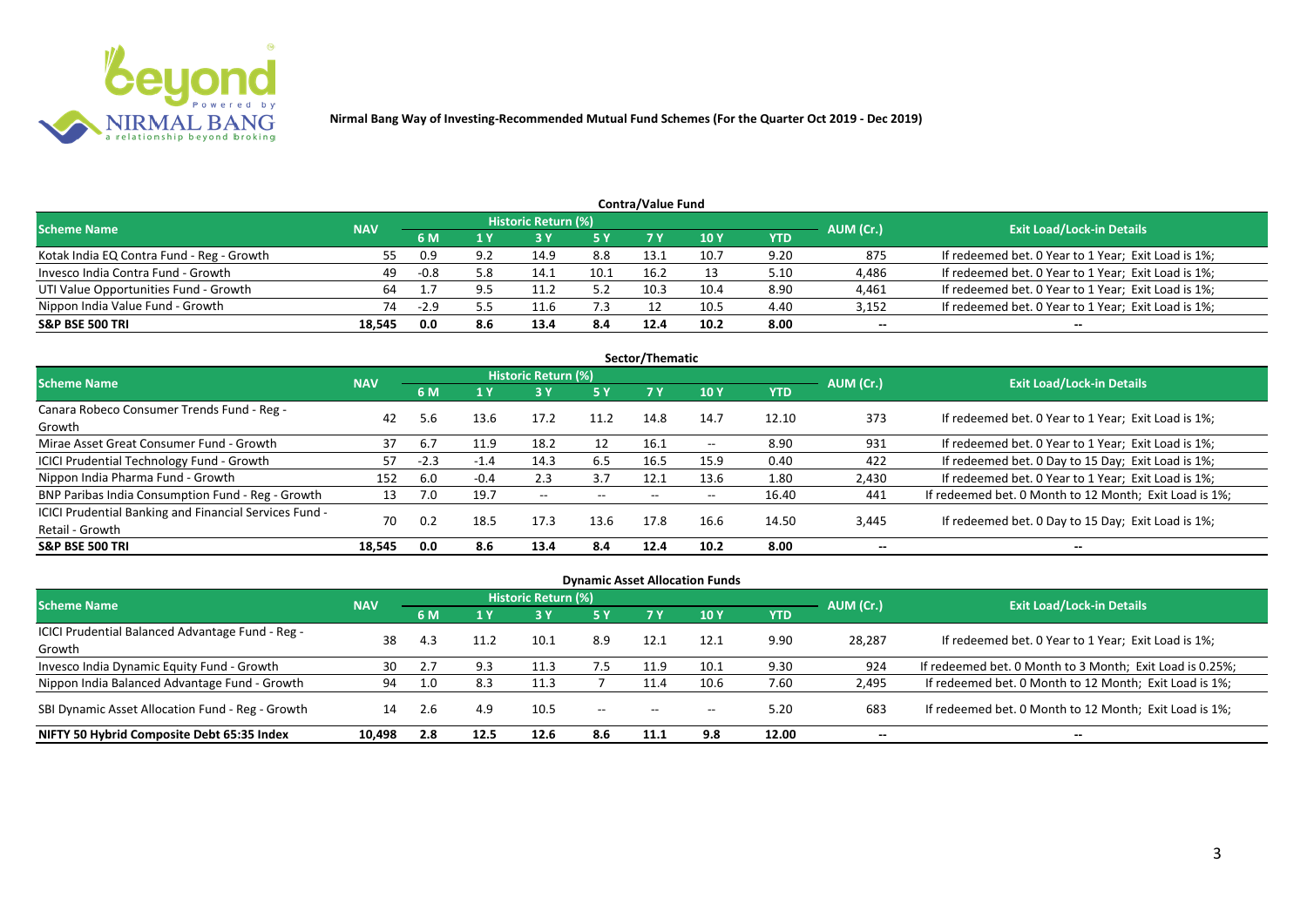

| <b>Hybrid Aggressive</b>                        |            |        |      |                            |       |                          |                 |            |           |                                                        |  |  |  |  |
|-------------------------------------------------|------------|--------|------|----------------------------|-------|--------------------------|-----------------|------------|-----------|--------------------------------------------------------|--|--|--|--|
| <b>Scheme Name</b>                              | <b>NAV</b> |        |      | <b>Historic Return (%)</b> |       |                          |                 |            | AUM (Cr.) | <b>Exit Load/Lock-in Details</b>                       |  |  |  |  |
|                                                 |            | 6 M    |      |                            | 5 Y   |                          | 10 <sub>1</sub> | <b>YTD</b> |           |                                                        |  |  |  |  |
| HDFC Hybrid Equity Fund - Growth                | 55         | $-0.8$ | 7.5  | 8.2                        |       |                          | 8.5             | 6.80       | 21,087    | If redeemed bet. 0 Year to 1 Year; Exit Load is 1%;    |  |  |  |  |
| ICICI Prudential Equity & Debt Fund - Growth    | 139        |        | Q 1  | 9.9                        | 8.9   | 14.2                     | 13.5            | 8.30       | 23,950    | If redeemed bet. 0 Year to 1 Year; Exit Load is 1%;    |  |  |  |  |
| Mirae Asset Hybrid - Equity Fund - Reg - Growth | 16         | 2.4    | 11.2 |                            | $- -$ | $\overline{\phantom{a}}$ | $- -$           | 11.00      | 2,809     | If redeemed bet. 0 Year to 1 Year; Exit Load is 1%;    |  |  |  |  |
| SBI Equity Hybrid Fund - Growth                 | 145        | 4.1    | 14.6 | 12.1                       | 10    | 14.6                     |                 | 12.90      | 30,907    | If redeemed bet. 0 Month to 12 Month; Exit Load is 1%; |  |  |  |  |
| Canara Robeco Equity Hybrid Fund - Growth       | 167        | 2.b    |      | 11.6                       | 8.9   |                          | 12.3            | 10.90      | 2,607     | If redeemed bet. 0 Year to 1 Year; Exit Load is 1%;    |  |  |  |  |
| NIFTY 50 Hybrid Composite Debt 65:35 Index      | 10,498     | 2.8    | 12.5 | 12.6                       | 8.6   | 11.1                     | 9.8             | 12.00      | $- -$     | $- -$                                                  |  |  |  |  |

| <b>Arbitrage Fund</b>                      |            |      |  |                     |     |  |      |            |           |                                                          |  |  |  |
|--------------------------------------------|------------|------|--|---------------------|-----|--|------|------------|-----------|----------------------------------------------------------|--|--|--|
| <b>Scheme Name</b>                         | <b>NAV</b> |      |  | Historic Return (%) |     |  |      |            | AUM (Cr.) | <b>Exit Load/Lock-in Details</b>                         |  |  |  |
|                                            |            | 1 M  |  | ና M                 | 4 V |  |      | <b>YTD</b> |           |                                                          |  |  |  |
| IDFC Arbitrage Fund - Reg - Growth         |            | 0.0  |  |                     |     |  | 10.5 | 0.00       | 10.891    | If redeemed bet. 0 Month to 1 Month; Exit Load is 0.25%; |  |  |  |
| Kotak Equity Arbitrage Fund - Reg - Growth | 28         | 0.0  |  |                     |     |  |      | 0.00       | 16,198    | If redeemed bet. 0 Day to 30 Day; Exit Load is 0.25%;    |  |  |  |
| Nippon India Arbitrage Fund - Growth       |            | 10.5 |  |                     |     |  |      | 20.10      | 9,497     | If redeemed bet. 0 Month to 1 Month; Exit Load is 0.25%; |  |  |  |

| <b>Equity Saver</b><br><b>Historic Return (%)</b><br><b>Exit Load/Lock-in Details</b><br><b>Scheme Name</b><br>AUM (Cr.)<br><b>NAV</b> |    |      |     |     |       |       |       |      |       |                                                        |  |  |  |  |
|----------------------------------------------------------------------------------------------------------------------------------------|----|------|-----|-----|-------|-------|-------|------|-------|--------------------------------------------------------|--|--|--|--|
|                                                                                                                                        |    | 6 M  |     |     | 5 Y   |       | 10Y   | YTD  |       |                                                        |  |  |  |  |
| Axis Equity Saver Fund - Reg - Growth                                                                                                  | 13 |      | 8.6 | 9.2 | $ -$  | $- -$ | $- -$ | 8.30 | 805   | If redeemed bet. 0 Month to 12 Month; Exit Load is 1%; |  |  |  |  |
| <b>HDFC Equity Savings Fund - Growth</b>                                                                                               |    | 0.1  | 5.9 | 7.4 |       | 8.8   | 8.9   | 5.40 | 4,732 | If redeemed bet. 0 Year to 1 Year; Exit Load is 1%;    |  |  |  |  |
| Kotak Equity Savings Fund - Reg - Growth                                                                                               | 15 | - 31 |     |     | 7.6   | $-$   | $- -$ | 7.30 | 1,908 | If redeemed bet. 0 Year to 1 Year; Exit Load is 1%;    |  |  |  |  |
| CRISIL Hybrid 50+50 - Moderate Index*                                                                                                  | -- |      |     |     | $- -$ | $- -$ | --    | $-$  | $- -$ | $-$                                                    |  |  |  |  |

| <b>Liquid Funds</b>              |            |                |       |                            |       |       |            |                 |                          |                                  |  |  |  |
|----------------------------------|------------|----------------|-------|----------------------------|-------|-------|------------|-----------------|--------------------------|----------------------------------|--|--|--|
| <b>Scheme Name</b>               | <b>NAV</b> |                |       | <b>Historic Return (%)</b> |       |       | <b>YTM</b> | Avg             | AUM (Cr.)                | <b>Exit Load/Lock-in Details</b> |  |  |  |
|                                  |            | 1 <sub>W</sub> | 2 W   |                            | 3M    | 1 Y   |            | <b>Maturity</b> |                          |                                  |  |  |  |
| Axis Liquid Fund - Growth        | 2,155      | 7.9            | 6.2   |                            | 2.6   |       | 0.4        | 6.80            | 30,068                   | *Ref Footnote                    |  |  |  |
| IDFC Cash Fund - Reg - Growth    | 2.351      |                |       |                            | 2.6   |       | 0.4        | 6.50            | 13,603                   | *Ref Footnote                    |  |  |  |
| Kotak Liquid Fund - Reg - Growth | 3.933      | 7.9            | 6.1   | $- -$                      | 0.9   | $- -$ |            | 6.70            | 26,459                   | *Ref Footnote                    |  |  |  |
| <b>CRISIL Liquid Fund Index</b>  | $- -$      | $-$            | $- -$ | $- -$                      | $- -$ | $- -$ | 0.5        | $-$             | $\overline{\phantom{a}}$ | $- -$                            |  |  |  |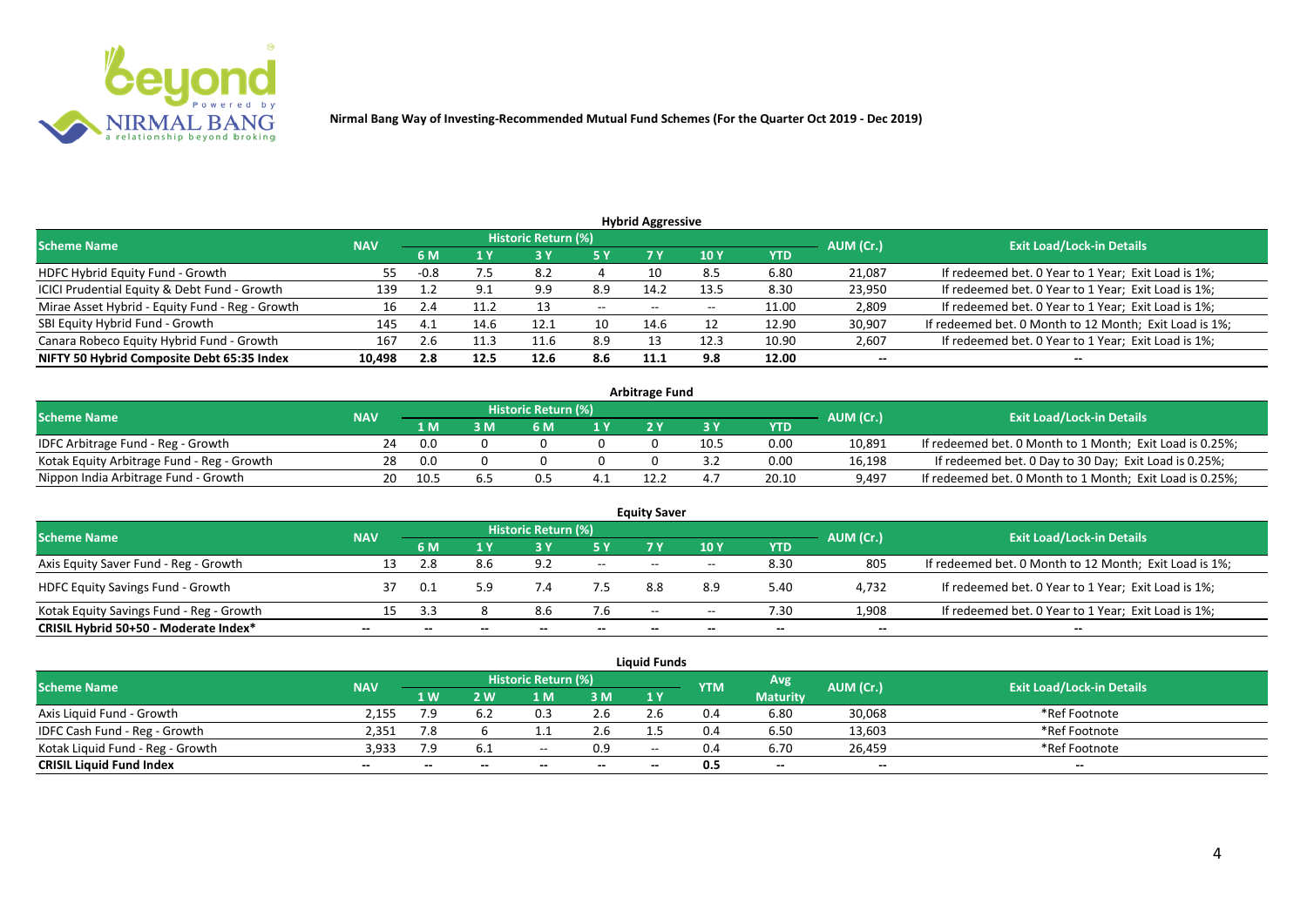

| <b>Ultra Short Fund</b>                       |            |       |        |                     |        |      |            |                 |                          |                                  |  |  |  |
|-----------------------------------------------|------------|-------|--------|---------------------|--------|------|------------|-----------------|--------------------------|----------------------------------|--|--|--|
| <b>Scheme Name</b>                            | <b>NAV</b> |       |        | Historic Return (%) |        |      | <b>YTM</b> | Avg             | AUM (Cr.)                | <b>Exit Load/Lock-in Details</b> |  |  |  |
|                                               |            | 1 M   | M      | 6 M                 | 1 Y    | 73 Y |            | <b>Maturity</b> |                          |                                  |  |  |  |
| IDFC Ultra Short Term Fund - Reg - Growth     |            | $- -$ |        |                     | 6.5    |      | 0.5        | 8.40            | 4,254                    | Nil                              |  |  |  |
| Sundaram Ultra Short Term Fund - Reg - Growth |            | $- -$ | $- -$  |                     | $- -$  |      |            | $- -$           | -317                     | Nil                              |  |  |  |
| L&T Ultra Short Term Fund - Growth            |            | $-$   | $\sim$ | $-$                 | $\sim$ |      |            | 8.00            | 2,841                    | Nil                              |  |  |  |
| <b>NIFTY Ultra Short Duration Debt Index</b>  | 3,982      | $- -$ | $- -$  | $- -$               | $- -$  | --   |            | 8.10            | $\overline{\phantom{a}}$ | $-$                              |  |  |  |

| <b>Money Market Fund</b>                         |            |                |                          |                     |       |           |            |                 |           |                                  |  |  |  |
|--------------------------------------------------|------------|----------------|--------------------------|---------------------|-------|-----------|------------|-----------------|-----------|----------------------------------|--|--|--|
| <b>Scheme Name</b>                               | <b>NAV</b> |                |                          | Historic Return (%) |       |           | <b>YTM</b> | Avg             | AUM (Cr.) | <b>Exit Load/Lock-in Details</b> |  |  |  |
|                                                  |            | 1 <sub>M</sub> | ١M                       | 6 M                 | 1Y    | <b>3Y</b> |            | <b>Maturity</b> |           |                                  |  |  |  |
| Aditya Birla Sun Life Money Manager Fund - Reg - | 264        | 2.6            | $\overline{\phantom{a}}$ | $\sim$ $ -$         | 0.7   |           | 0.5        | 8.40            | 10,452    | Nil                              |  |  |  |
| Growth                                           |            |                |                          |                     |       |           |            |                 |           |                                  |  |  |  |
| Franklin India Savings Fund - Growth             | 36         | $- -$          | $  \,$                   | $- -$               | 4.8   | 4.4       | 0.5        | 8.90            | 3,571     | Nil                              |  |  |  |
| Nippon India Money Market Fund - Growth          | 2.977      | $- -$          | $- -$                    | $- -$               | $- -$ | 17.9      | 0.5        | 8.50            | 3,549     | Nil                              |  |  |  |
| <b>CRISIL Liquid Fund Index</b>                  |            |                |                          |                     | $- -$ | $- -$     | 0.5        | $-$             | $- -$     | $- -$                            |  |  |  |

| <b>Short Term Fund</b>                          |            |       |        |                            |               |            |            |                 |           |                                  |  |  |  |
|-------------------------------------------------|------------|-------|--------|----------------------------|---------------|------------|------------|-----------------|-----------|----------------------------------|--|--|--|
| <b>Scheme Name</b>                              | <b>NAV</b> |       |        | <b>Historic Return (%)</b> |               |            | <b>YTM</b> | Avg             | AUM (Cr.) | <b>Exit Load/Lock-in Details</b> |  |  |  |
|                                                 |            | 1 M   | ነ M    | 6 M                        | <b>1Y</b>     | <b>3 Y</b> |            | <b>Maturity</b> |           |                                  |  |  |  |
| Axis Short Term Fund - Growth                   |            | $- -$ | 0.8    | $- -$                      | 2.3           | 13.4       | 0.80       | 10.50           | 3,073     | Nil                              |  |  |  |
| HDFC Short Term Debt Fund - Growth              |            | 1.0   | $  \,$ | $- -$                      | 2.1           |            | 0.90       | 10.40           | 8,974     | Nil                              |  |  |  |
| IDFC Bond Fund - Short Term Plan - Reg - Growth |            | $- -$ | $  \,$ | $- -$                      |               |            | 0.7        | 10.60           | 10,676    | Nii                              |  |  |  |
| Kotak Bond Short Term Fund - Reg - Growth       | 27         | $- -$ | $- -$  | $- -$                      | $\sim$ $\sim$ |            | 0.8        | 10.40           | 9,949     | Nil                              |  |  |  |
| L&T Short Term Bond Fund - Reg - Growth         | 19         | $- -$ | 0.8    | $- -$                      | 1.b           |            | 0.70       | 10.20           | 4,674     | Nil                              |  |  |  |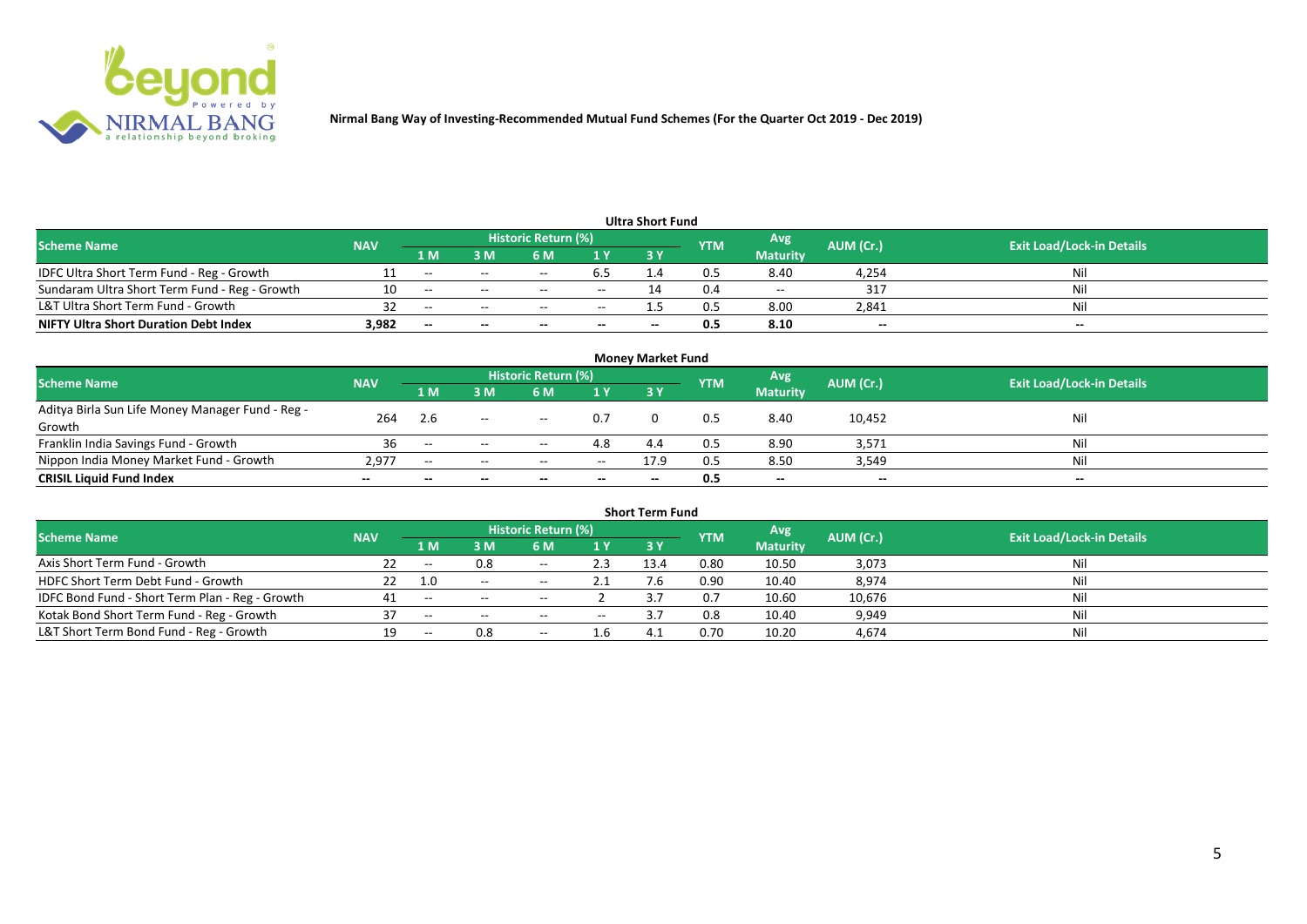

| <b>Low Duration Fund</b>                  |            |       |        |                            |              |  |            |                 |           |                                  |  |  |  |
|-------------------------------------------|------------|-------|--------|----------------------------|--------------|--|------------|-----------------|-----------|----------------------------------|--|--|--|
| <b>Scheme Name</b>                        | <b>NAV</b> |       |        | <b>Historic Return (%)</b> |              |  | <b>YTM</b> | Avg             | AUM (Cr.) | <b>Exit Load/Lock-in Details</b> |  |  |  |
|                                           |            | 1 M   | 3 M    | 6 M                        | $\sqrt{1}$ Y |  |            | <b>Maturity</b> |           |                                  |  |  |  |
| Axis Treasury Advantage Fund - Growth     | 2.214      | $- -$ | $- -$  | $- -$                      | ς η          |  | U.6        | 9.30            | 3,561     |                                  |  |  |  |
| Canara Robeco Savings Fund - Reg - Growth |            | $- -$ | $\sim$ | $- -$                      | 0.9          |  | 0.6        | 8.60            | 1,119     | Ni                               |  |  |  |
| IDFC Low Duration Fund - Reg - Growth     |            | $- -$ |        | $- -$                      |              |  | 0.6        | 8.80            | 4,974     | Ni.                              |  |  |  |

| <b>Banking &amp; PSU Bond Funds</b>            |            |       |       |                            |       |     |            |                 |           |                                  |  |  |  |
|------------------------------------------------|------------|-------|-------|----------------------------|-------|-----|------------|-----------------|-----------|----------------------------------|--|--|--|
| <b>Scheme Name</b>                             | <b>NAV</b> |       |       | <b>Historic Return (%)</b> |       |     | <b>YTM</b> | Avg             | AUM (Cr.) | <b>Exit Load/Lock-in Details</b> |  |  |  |
|                                                |            | 1 M   | I M   | 6 M                        |       | 3 Y |            | <b>Maturity</b> |           |                                  |  |  |  |
| HDFC Banking and PSU Debt Fund - Reg - Growth  |            | $- -$ | $- -$ | $- -$                      | 0.1   |     | 1.00       | 11.20           | 3,888     |                                  |  |  |  |
| Kotak Banking and PSU Debt Fund - Reg - Growth |            |       | $- -$ | $- -$                      | $- -$ |     |            | 11.90           | 3,068     | M                                |  |  |  |
| IDFC Banking & PSU Debt Fund - Reg - Growth    |            | $- -$ | $- -$ | $- -$                      | $- -$ |     |            | 12.60           | 11,210    | Ni                               |  |  |  |

| <b>Corporate Bond Funds</b>                         |            |       |       |                     |      |       |     |                 |           |                                                         |  |  |  |
|-----------------------------------------------------|------------|-------|-------|---------------------|------|-------|-----|-----------------|-----------|---------------------------------------------------------|--|--|--|
| <b>Scheme Name</b>                                  | <b>NAV</b> |       |       | Historic Return (%) |      |       | YTM | Avg             | AUM (Cr.) | <b>Exit Load/Lock-in Details</b>                        |  |  |  |
|                                                     |            | 1 M   | 3 M   | 6 M                 |      | 73 Y. |     | <b>Maturity</b> |           |                                                         |  |  |  |
| ICICI Prudential Corporate Bond Fund - Reg - Growth | 20         | $- -$ | 2.6   | $- -$               |      |       |     | 10.40           | 10,587    | Nil                                                     |  |  |  |
| L&T Triple Ace Bond Fund - Reg - Growth             |            | $- -$ | $- -$ | $- -$               | $--$ | 4.9   |     | 14.20           | 1,754     | If redeemed bet. 0 Month to 3 Month; Exit Load is 0.5%; |  |  |  |
| Kotak Corporate Bond Fund - Std - Growth            | 2,638      | $- -$ |       | $- -$               | ۵.L  |       |     | 10.30           | 3,432     | Nil                                                     |  |  |  |

| <b>Credit Risk Fund</b>                           |            |       |     |                            |      |    |                |                 |           |                                                           |  |  |
|---------------------------------------------------|------------|-------|-----|----------------------------|------|----|----------------|-----------------|-----------|-----------------------------------------------------------|--|--|
| <b>Scheme Name</b>                                | <b>NAV</b> |       |     | <b>Historic Return (%)</b> |      |    | <b>YTM</b>     | Avg             | AUM (Cr.) | <b>Exit Load/Lock-in Details</b>                          |  |  |
|                                                   |            | 1 M   | I M | 6 M                        | 1 Y  | 3Y |                | <b>Maturity</b> |           |                                                           |  |  |
| <b>ICICI Prudential Credit Risk Fund - Growth</b> | 21         | 1.0   | 5.7 | 2.9                        | 26.2 |    | $\mathbf{A}$ . | 9.90            | 11,364    | If redeemed bet. 0 Year to 1 Year; Exit Load is 1%;       |  |  |
| Kotak Credit Risk Fund - Reg - Growth             |            | $- -$ |     | $- -$                      |      |    | 0.9            | 9.60            | 4,815     | If redeemed bet. 0 Year to 1 Year; Exit Load is 1%;       |  |  |
|                                                   |            |       |     |                            |      |    |                |                 |           | If redeemed bet. 0 Month to 12 Month; Exit Load is 3%; If |  |  |
| SBI Credit Risk Fund - Growth                     |            | 4.4   | 1.8 |                            | 20.8 |    |                | 7.00            | 5,155     | redeemed bet. 12 Month to 24 Month; Exit Load is 1.5%; If |  |  |
|                                                   |            |       |     |                            |      |    |                |                 |           | redeemed bet. 24 Month to 36 Month; Exit Load is 0.75%;   |  |  |